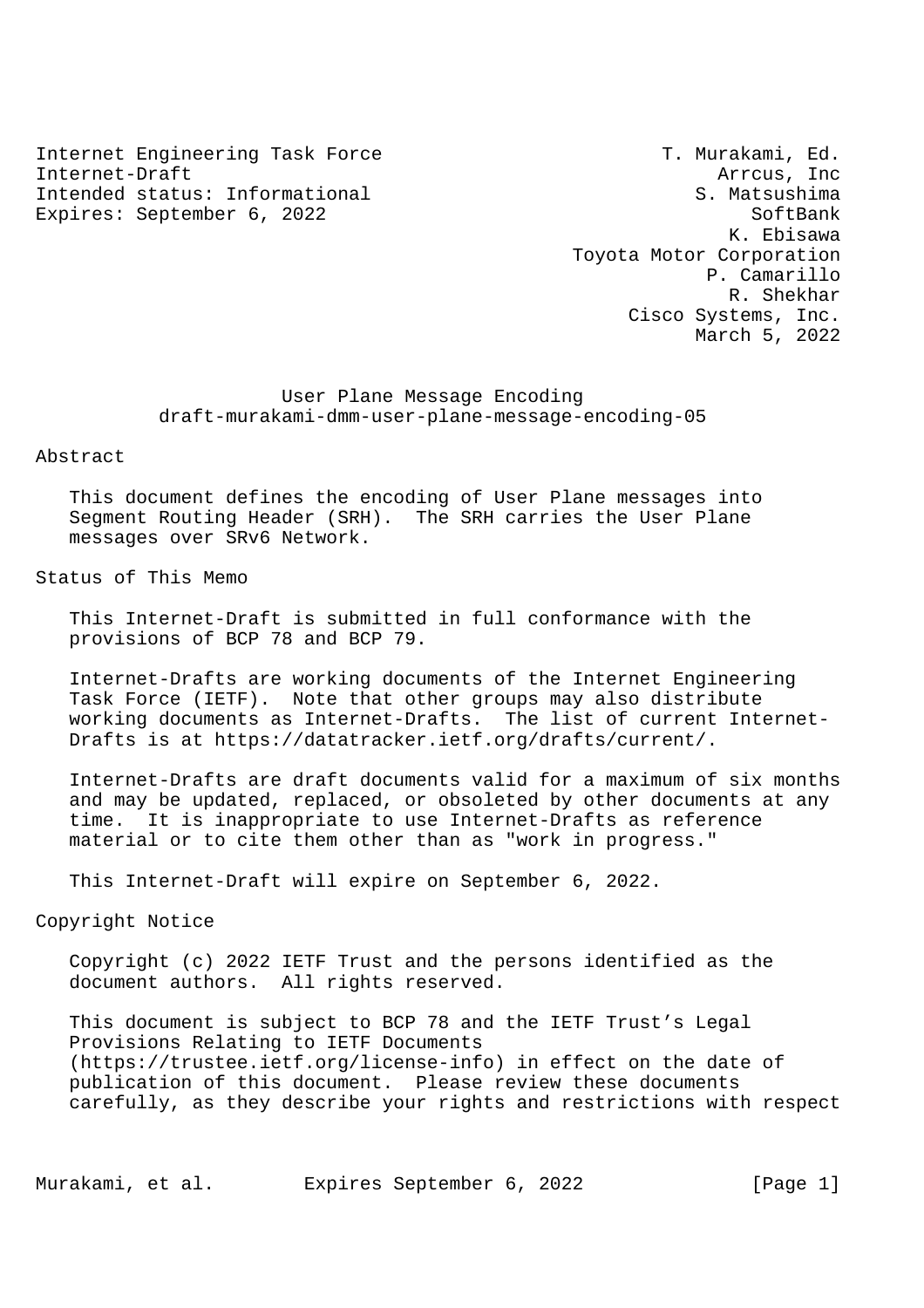to this document. Code Components extracted from this document must include Simplified BSD License text as described in Section 4.e of the Trust Legal Provisions and are provided without warranty as described in the Simplified BSD License.

Table of Contents

|                |      | Introduction                                        | $\frac{1}{2}$ . The contract of the contract of the contract of the contract of the contract of the contract of the contract of the contract of the contract of the contract of the contract of the contract of the contract of t |                                                                                                                     |  |  |  |  |  |  |  |  |   |
|----------------|------|-----------------------------------------------------|-----------------------------------------------------------------------------------------------------------------------------------------------------------------------------------------------------------------------------------|---------------------------------------------------------------------------------------------------------------------|--|--|--|--|--|--|--|--|---|
| 2.             |      |                                                     |                                                                                                                                                                                                                                   |                                                                                                                     |  |  |  |  |  |  |  |  |   |
| 3.             |      | Conventions and Terminology                         |                                                                                                                                                                                                                                   |                                                                                                                     |  |  |  |  |  |  |  |  | 3 |
| $\overline{4}$ |      | Motivation                                          |                                                                                                                                                                                                                                   |                                                                                                                     |  |  |  |  |  |  |  |  | 3 |
| 5 <sub>1</sub> |      | User Plane Message encoding into SRH                |                                                                                                                                                                                                                                   |                                                                                                                     |  |  |  |  |  |  |  |  |   |
|                | 5.1. |                                                     |                                                                                                                                                                                                                                   |                                                                                                                     |  |  |  |  |  |  |  |  |   |
|                |      |                                                     |                                                                                                                                                                                                                                   |                                                                                                                     |  |  |  |  |  |  |  |  | 4 |
|                |      | 5.3. Encoding of Tags Field                         |                                                                                                                                                                                                                                   |                                                                                                                     |  |  |  |  |  |  |  |  | 5 |
|                |      | 5.4. User Plane message Information Element Support |                                                                                                                                                                                                                                   |                                                                                                                     |  |  |  |  |  |  |  |  | 6 |
|                |      | 5.5. SID flavor consideration                       |                                                                                                                                                                                                                                   |                                                                                                                     |  |  |  |  |  |  |  |  |   |
| б.             |      |                                                     |                                                                                                                                                                                                                                   |                                                                                                                     |  |  |  |  |  |  |  |  | 8 |
|                |      |                                                     |                                                                                                                                                                                                                                   |                                                                                                                     |  |  |  |  |  |  |  |  | 8 |
| 8.             |      |                                                     |                                                                                                                                                                                                                                   |                                                                                                                     |  |  |  |  |  |  |  |  | 8 |
| 9.             |      |                                                     |                                                                                                                                                                                                                                   |                                                                                                                     |  |  |  |  |  |  |  |  | 8 |
|                | 9.1  | Normative References                                |                                                                                                                                                                                                                                   |                                                                                                                     |  |  |  |  |  |  |  |  | 8 |
|                |      | 9.2. Informative References                         |                                                                                                                                                                                                                                   |                                                                                                                     |  |  |  |  |  |  |  |  | 9 |
|                |      | Authors' Addresses                                  |                                                                                                                                                                                                                                   | a de la construcción de la construcción de la construcción de la construcción de la construcción de la construcción |  |  |  |  |  |  |  |  |   |
|                |      |                                                     |                                                                                                                                                                                                                                   |                                                                                                                     |  |  |  |  |  |  |  |  |   |

## 1. Introduction

 3GPP defines User Plane function (UPF) and the protocol messages that it supports. The User Plane messages support in-band signalling for path and tunnel management. Currently, User Plane messages are defined in TS 29.281 [TS29281].

 When applying SRv6 (Segment Routing IPv6) to the user plane of mobile networks, based on draft-ietf-dmm-srv6-mobile-uplane [I-D.ietf-dmm-srv6-mobile-uplane]. User Plane messages must be carried over SRv6 network. This document defines which User Plane message must be encoded to SRv6 and also defines how to encode the User Plane messages into SRH.

 In addition, SRH is mandatory at the ultimate segment upon carrying the User Plane messages because User Plane message is encoded into SRH. Hence, this document considers how to deal with the encoding of User Plane messages into SRH when PSP is applied that SRH is popped out at the penultimate segment.

Murakami, et al. 
Expires September 6, 2022

[Page 2]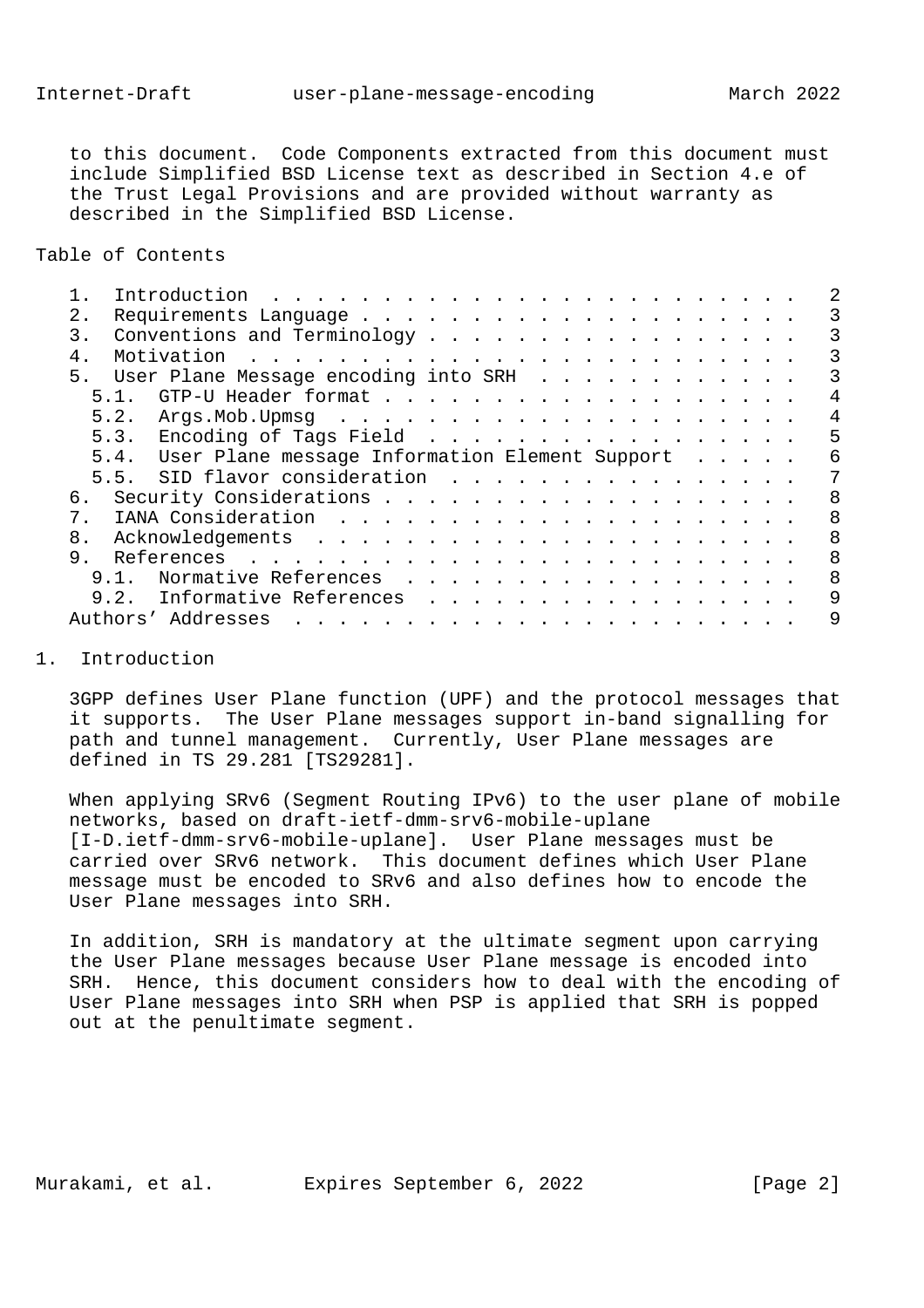2. Requirements Language

 The key words "MUST", "MUST NOT", "REQUIRED", "SHALL", "SHALL NOT", "SHOULD", "SHOULD NOT", "RECOMMENDED", "MAY", and "OPTIONAL" in this document are to be interpreted as described in RFC 2119 [RFC2119].

3. Conventions and Terminology

| SRv6:     | Seqment Routing IPv6.               |
|-----------|-------------------------------------|
| $GTP-U$ : | GPRS Tunneling Protocol User Plane. |
| IIPF:     | User Plane Function.                |
| SRH:      | IPv6 Segment Routing Header.        |
| PSP:      | Penultimate Segment POP of the SRH. |
| USP:      | Ultimate Segment Pop of the SRH.    |

#### 4. Motivation

 3GPP User Plane needs to support the user plane messages associated with a GTP-U tunnel defined in [TS29281]. In the case of SRv6 User Plane [I-D.ietf-dmm-srv6-mobile-uplane], those messages are also required when the user plane interworks with GTP-U.

 IPv6 Segment Routing Header (SRH) [RFC8754] is used for SRv6 User Plane. SRH is able to associate additional information to the segments. The Tag field of SRH is capable to indicate different properties within a SID. SRH TLV is capable to provide meta-data to the endpoint node.

 The above capability of SRH motivates us to map the user plane messages into it because of the same encapsulation with the packets of carrying client packets. It introduces no additional headers or extension headers to be chained in the packet just for carrying the user plane messages.

5. User Plane Message encoding into SRH

 This section defines how to encode the User Plane messages into SRH in order to carry the User Plane messages over SRv6 network.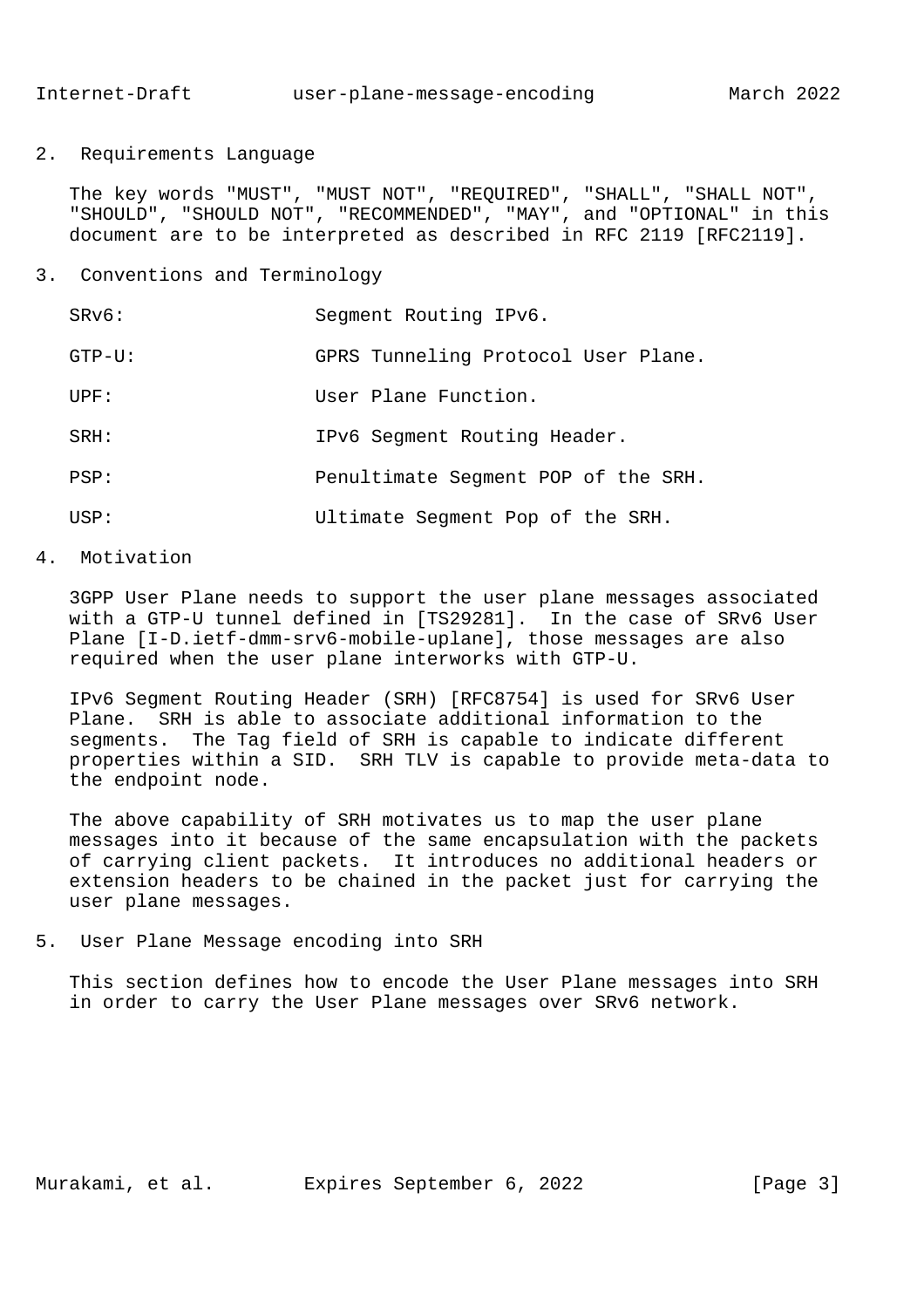# 5.1. GTP-U Header format

3GPP defines GTP-U Header format as shown below.

 $0$  and  $1$  and  $2$  3 0 1 2 3 4 5 6 7 8 9 0 1 2 3 4 5 6 7 8 9 0 1 2 3 4 5 6 7 8 9 0 1 +-+-+-+-+-+-+-+-+-+-+-+-+-+-+-+-+-+-+-+-+-+-+-+-+-+-+-+-+-+-+-+-+ | Ver |P|R|E|S|N| Message Type | Length | +-+-+-+-+-+-+-+-+-+-+-+-+-+-+-+-+-+-+-+-+-+-+-+-+-+-+-+-+-+-+-+-+ Tunnel Endpoint Identifier +-+-+-+-+-+-+-+-+-+-+-+-+-+-+-+-+-+-+-+-+-+-+-+-+-+-+-+-+-+-+-+-+ | Sequence Number | N-PDU Number | Next-Ext-Hdr | +-+-+-+-+-+-+-+-+-+-+-+-+-+-+-+-+-+-+-+-+-+-+-+-+-+-+-+-+-+-+-+-+

Figure 1: GTP-U Header format

 User Plane message type is encoded in Message Type field of GTP-U Header. The following User Plane messages must be carried over SRv6 network at least. The value of each User Plane message type is defined as shown below.

- Echo Request: 1 Echo Reply: 2 Error Indication: 26 End Marker: 254
- 5.2. Args.Mob.Upmsg

 draft-ietf-dmm-srv6-mobile-uplane [I-D.ietf-dmm-srv6-mobile-uplane] defines the format of Args.Mob.Session argument which is used in SRv6 SID Mobility Functions in order to carry the PDU Session identifier. The format of Args.Mobs.Session is defined as shown below.

 $0$  1 2 3 0 1 2 3 4 5 6 7 8 9 0 1 2 3 4 5 6 7 8 9 0 1 2 3 4 5 6 7 8 9 0 1 +-+-+-+-+-+-+-+-+-+-+-+-+-+-+-+-+-+-+-+-+-+-+-+-+-+-+-+-+-+-+-+-+ | QFI |R|U| PDU Session ID | +-+-+-+-+-+-+-+-+-+-+-+-+-+-+-+-+-+-+-+-+-+-+-+-+-+-+-+-+-+-+-+-+ |PDU Sess(cont')| +-+-+-+-+-+-+-+-+

Figure 2: Args.Mob.Session format

 In case of Echo Request, Echo Reply and Error Indication, Sequence Number in GTP-U header needs to be carried. Similar to draft-ietf-

Murakami, et al. 
Expires September 6, 2022

[Page 4]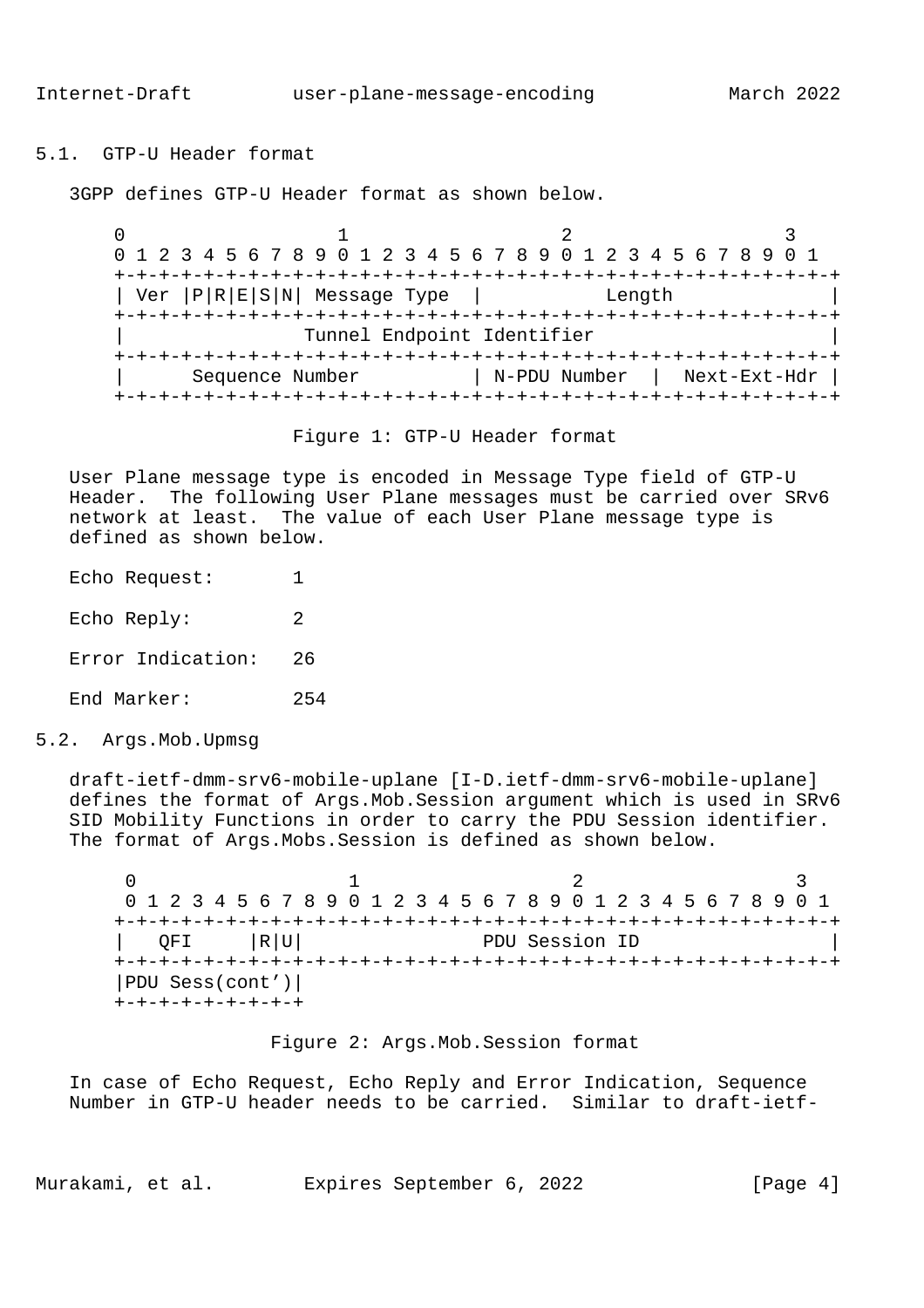dmm-srv6-mobile-uplane [I-D.ietf-dmm-srv6-mobile-uplane], the new arguments to carry Sequqnce number for Echo Request, Echo Reply and Error Indication message needs to be defined. For this, the following Args.Mobs.Upmsg should be defined newly to carry Sequence number.

 $0$  1 2 3 0 1 2 3 4 5 6 7 8 9 0 1 2 3 4 5 6 7 8 9 0 1 2 3 4 5 6 7 8 9 0 1 +-+-+-+-+-+-+-+-+-+-+-+-+-+-+-+-+-+-+-+-+-+-+-+-+-+-+-+-+-+-+-+-+ | QFI |R|U| Sequence Number | Pad | +-+-+-+-+-+-+-+-+-+-+-+-+-+-+-+-+-+-+-+-+-+-+-+-+-+-+-+-+-+-+-+-+  $Pad(cont')$  | +-+-+-+-+-+-+-+-+

 Figure 3: Args.Mob.Upmsg format for Echo Request, Echo Reply and Error Indication

 QFI bit, R bit, U bit and 16-bit Sequence Number is encoded in Args.Mobs.Upmsg. The remaining bits followed by Sequence Number must be padded in 0.

 In case of End Marker, TEID shall be used as PDU Session ID same as draft-ietf-dmm-srv6-mobile-uplane [I-D.ietf-dmm-srv6-mobile-uplane]. Hence, for End Marker, Args.Mobs.Session should be used to carry TEID as PDU Session ID.

5.3. Encoding of Tags Field

 The Segment Routing Header is defined in IPv6 Segment Routing Header (SRH) [RFC8754]. This draft defines 16 bits Tag field but does not define the format or use of this Tag field in the Segment Routing Header.

 The User Plane message type encoding is defined in TS 29.281 [TS29281]. Based on this definition, the User Plane message type must be encoded into the Tag field in the Segment Routing Header in order to indicate the type of the user plane messages for at least Echo Request, Echo Reply, Error Indication or End Marker.

 Only UPF must process the Tag field where the user plane message is encoded. In addition, when the user plane message is encoded in the Tag field, the UPF should not encode any segments in the Segment Routing Header whose function modifies the Tag field value. Any other transport router implementing SRv6 must ignore the Tag field upon processing the Segment Routing Header.

 The user plane messages must be encoded into the Tag filed as shown below.

Murakami, et al. Expires September 6, 2022 [Page 5]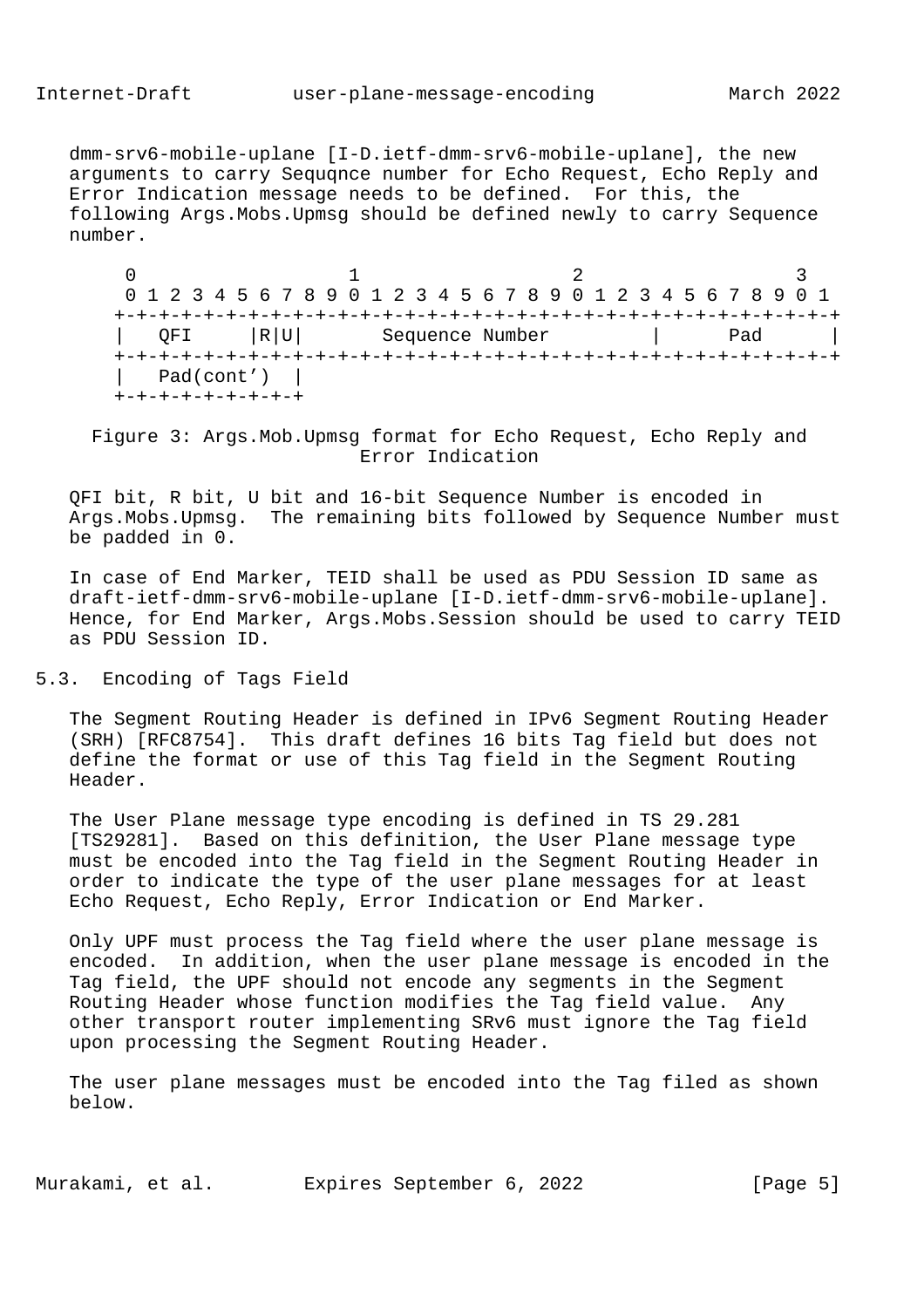

Figure 4: Tag Field Encoding

- Bit 0 [B0]: End Marker
- Bit 1 [B1]: Error Indication
- Bit 2 [B2]: Echo Request
- Bit 3 [B3]: Echo Reply

 End Marker, Echo Request and Echo reply messages do not require any additional information elements. However, Error Indication message requires the additional information elements like Tunnel Endpoint Identifier Data IE, GSN Address, etc. These additional information elements can be encoded into the SRH TLV that is defined in the next section.

5.4. User Plane message Information Element Support

 End Maker, Echo Request and Echo Reply messages do not require any additional information elements. However, Error Indication message requires additional 3GPP IEs (Information Element). These additional information elements must be carried over SRv6 network as well. However SRv6 SID has limited space only. Hence it cannot carry a lot of information elements.

 In order to carry more information elements, SRH TLV shall be leveraged. SRH TLV is defined in IPv6 Segment Routing Header (SRH) [RFC8754] in order to carry the meta-data for the segment processing. In order to carry additional User Plane messages like 3GPP IEs, the new type named as "User Plane Container" must be defined as the new SRH TLV. The "User Plane Container" can carry additional User Plane messages which includes multiple 3GPP IEs with 1 sub-TLV.

Murakami, et al. 
Expires September 6, 2022

[Page 6]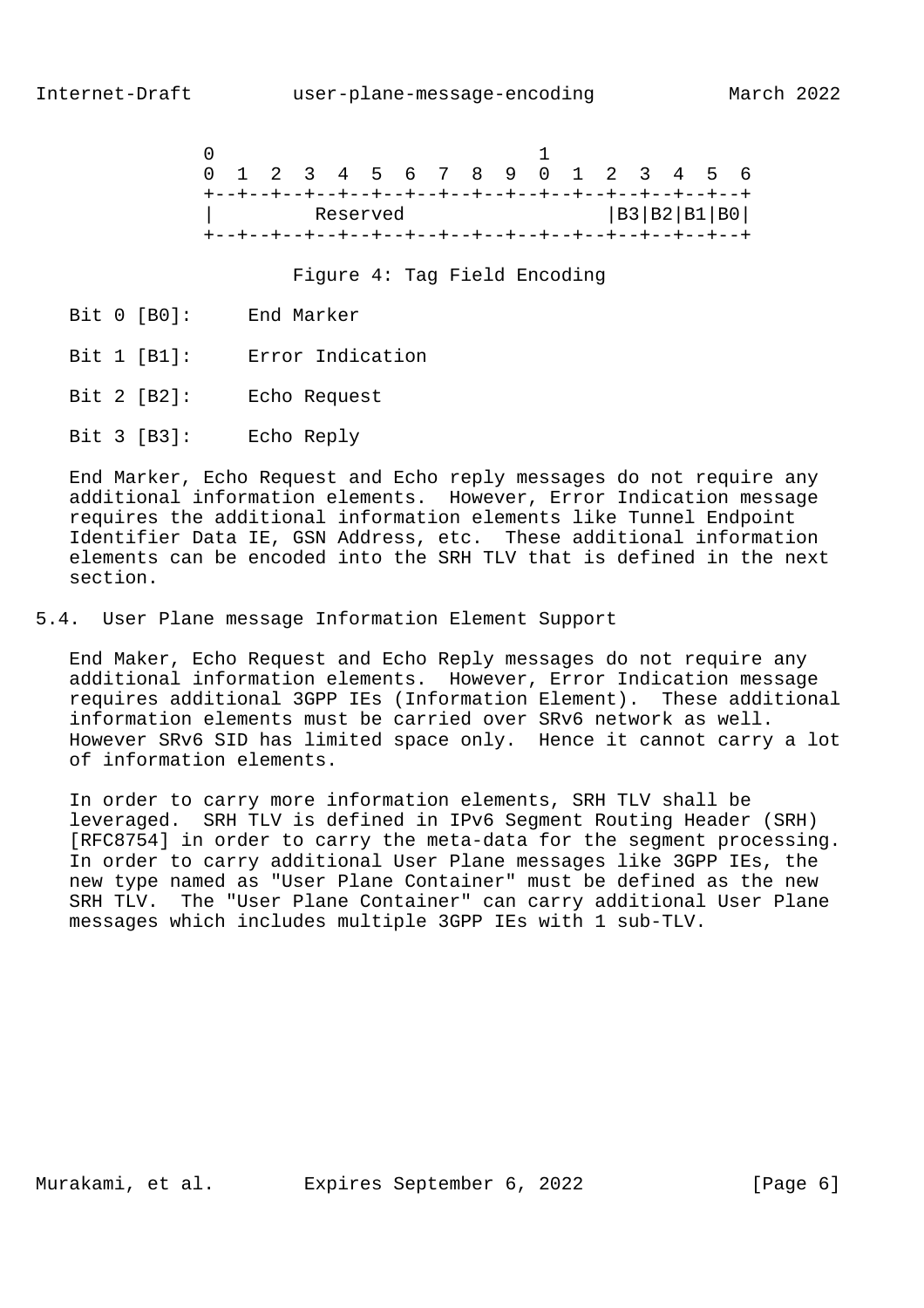$0$  1 2 3 0 1 2 3 4 5 6 7 8 9 0 1 2 3 4 5 6 7 8 9 0 1 2 3 4 5 6 7 8 9 0 1 +-+-+-+-+-+-+-+-+-+-+-+-+-+-+-+-+-+-+-+-+-+-+-+-+-+-+-+-+-+-+-+-+ | Type | Length | User Plane message sub-TLV | +-+-+-+-+-+-+-+-+-+-+-+-+-+-+-+-+-+-+-+-+-+-+-+-+-+-+-+-+-+-+-+-+ // User Plane message sub-TLV // +-+-+-+-+-+-+-+-+-+-+-+-+-+-+-+-+-+-+-+-+-+-+-+-+-+-+-+-+-+-+-+-+ User Plane Container TLV Type: to be assigned by IANA Length: Length of User Plane message sub-TLV User Plane message sub-TLV: User Plane message sub-TLV defined below  $0$  and  $1$  and  $2$  3 0 1 2 3 4 5 6 7 8 9 0 1 2 3 4 5 6 7 8 9 0 1 2 3 4 5 6 7 8 9 0 1 +-+-+-+-+-+-+-+-+-+-+-+-+-+-+-+-+-+-+-+-+-+-+-+-+-+-+-+-+-+-+-+-+ Type | Length | Value // +-+-+-+-+-+-+-+-+-+-+-+-+-+-+-+-+-+-+-+-+-+-+-+-+-+-+-+-+-+-+-+-+ User Plane message sub-TLV Type: Type of User Plane message sub-TLV 3GPP IE sub-TLV: 0x01 Length: Length of Value Value: User Plane Message data 3GPP IE sub-TLV: multiple 3GG IEs 5.5. SID flavor consideration This section considers SID flavor of where the SRH is popped out at either the penultimate or the ultimate segment.

 In order to carry User Plane message over SRv6 network, SRH must be sustained over entire SRv6 network because User Plane message type and required information elements are encoded into SRH. If the

Murakami, et al. 
Expires September 6, 2022

[Page 7]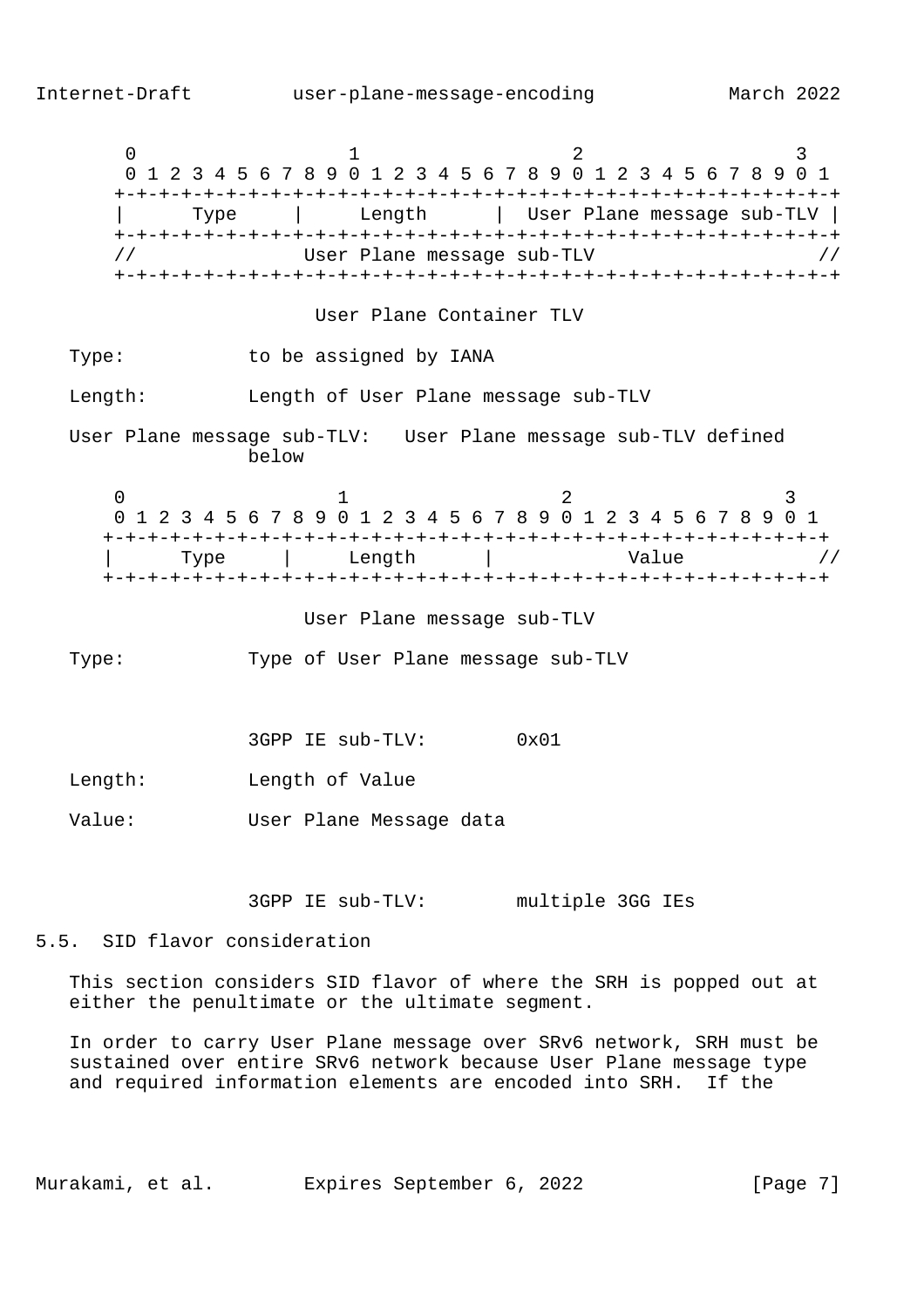penultimate segment is popping out SRH, i.e., PSP, User Plane message can not be carried in entire SRv6 network.

 In order to avoid this problem, USP is recommended in SRv6 Mobile network. In this case, SRH is never popped out and User Plane message can be sustained over entire SRv6 network.

 However, if PSP needs to be enabled in SRv6 network, it is also a possible solution to encap another SRH which carries User Plane message along with the outer IPv6 or SRH.

6. Security Considerations

 This document does not raise any additional security issues. This document just define the mechanisms for mapping between user plane message (GTP-U message) and SRH in SRv6. Basically, since this document is using SRH defined in [RFC8754] to carry user plane message, same security consideration stated in [RFC8754] shall be applied.

7. IANA Consideration

 The type value of SRH TLV for User Plane Container must be assigned by IANA.

- 8. Acknowledgements
- 9. References
- 9.1. Normative References
	- [RFC2119] Bradner, S., "Key words for use in RFCs to Indicate Requirement Levels", BCP 14, RFC 2119, DOI 10.17487/RFC2119, March 1997, <https://www.rfc-editor.org/info/rfc2119>.
	- [RFC2460] Deering, S. and R. Hinden, "Internet Protocol, Version 6 (IPv6) Specification", RFC 2460, DOI 10.17487/RFC2460, December 1998, <https://www.rfc-editor.org/info/rfc2460>.
	- [RFC4291] Hinden, R. and S. Deering, "IP Version 6 Addressing Architecture", RFC 4291, DOI 10.17487/RFC4291, February 2006, <https://www.rfc-editor.org/info/rfc4291>.

Murakami, et al. Expires September 6, 2022 [Page 8]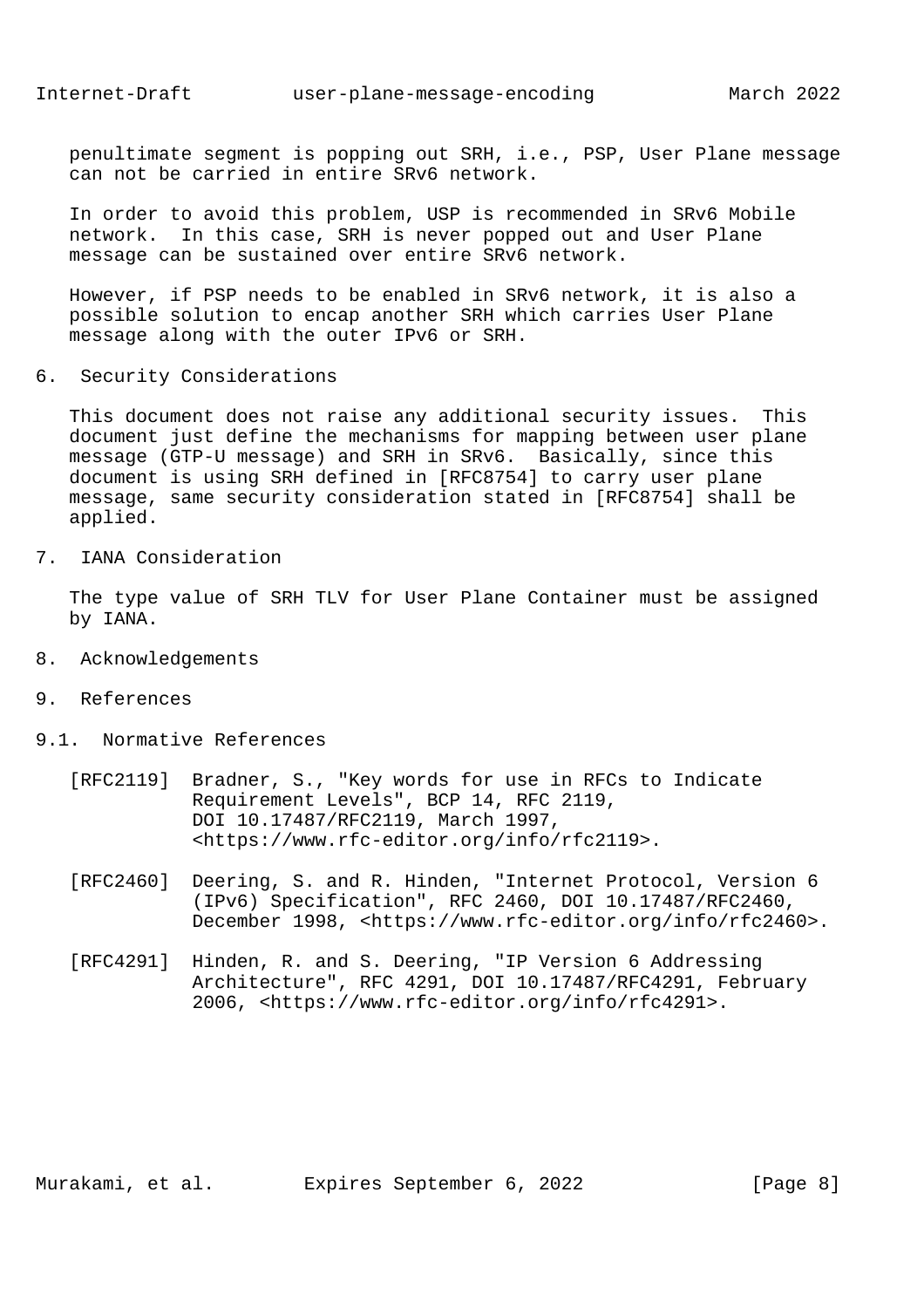## 9.2. Informative References

- [I-D.ietf-dmm-srv6-mobile-uplane]
	- Matsushima, S., Filsfils, C., Kohno, M., Garvia, P. C., Voyer, D., and C. E. Perkins, "Segment Routing IPv6 for Mobile User Plane", draft-ietf-dmm-srv6-mobile-uplane-18 (work in progress), February 2022.
- [RFC1918] Rekhter, Y., Moskowitz, B., Karrenberg, D., de Groot, G., and E. Lear, "Address Allocation for Private Internets", BCP 5, RFC 1918, DOI 10.17487/RFC1918, February 1996, <https://www.rfc-editor.org/info/rfc1918>.
- [RFC3513] Hinden, R. and S. Deering, "Internet Protocol Version 6 (IPv6) Addressing Architecture", RFC 3513, DOI 10.17487/RFC3513, April 2003, <https://www.rfc-editor.org/info/rfc3513>.
- [RFC8754] Filsfils, C., Ed., Dukes, D., Ed., Previdi, S., Leddy, J., Matsushima, S., and D. Voyer, "IPv6 Segment Routing Header (SRH)", RFC 8754, DOI 10.17487/RFC8754, March 2020, <https://www.rfc-editor.org/info/rfc8754>.
- [TS29281] 3GPP, "General Packet Radio System (GPRS) Tunnelling Protocol User Plane (GTPv1-U)", 2019, <http://www.3gpp.org/ftp//Specs/ archive/29\_series/29.281/29281-f60.zip>.

## Authors' Addresses

 Tetsuya Murakami (editor) Arrcus, Inc 2077 Gateway Place, Suite 400 San Jose USA

Email: tetsuya@arrcus.com

 Satoru Matsushima SoftBank 1-9-1 Higashi-Shinbashi, Munato-ku Tokyo Japan

Email: satoru.matsushima@g.softbank.co.jp

Murakami, et al. Expires September 6, 2022 [Page 9]